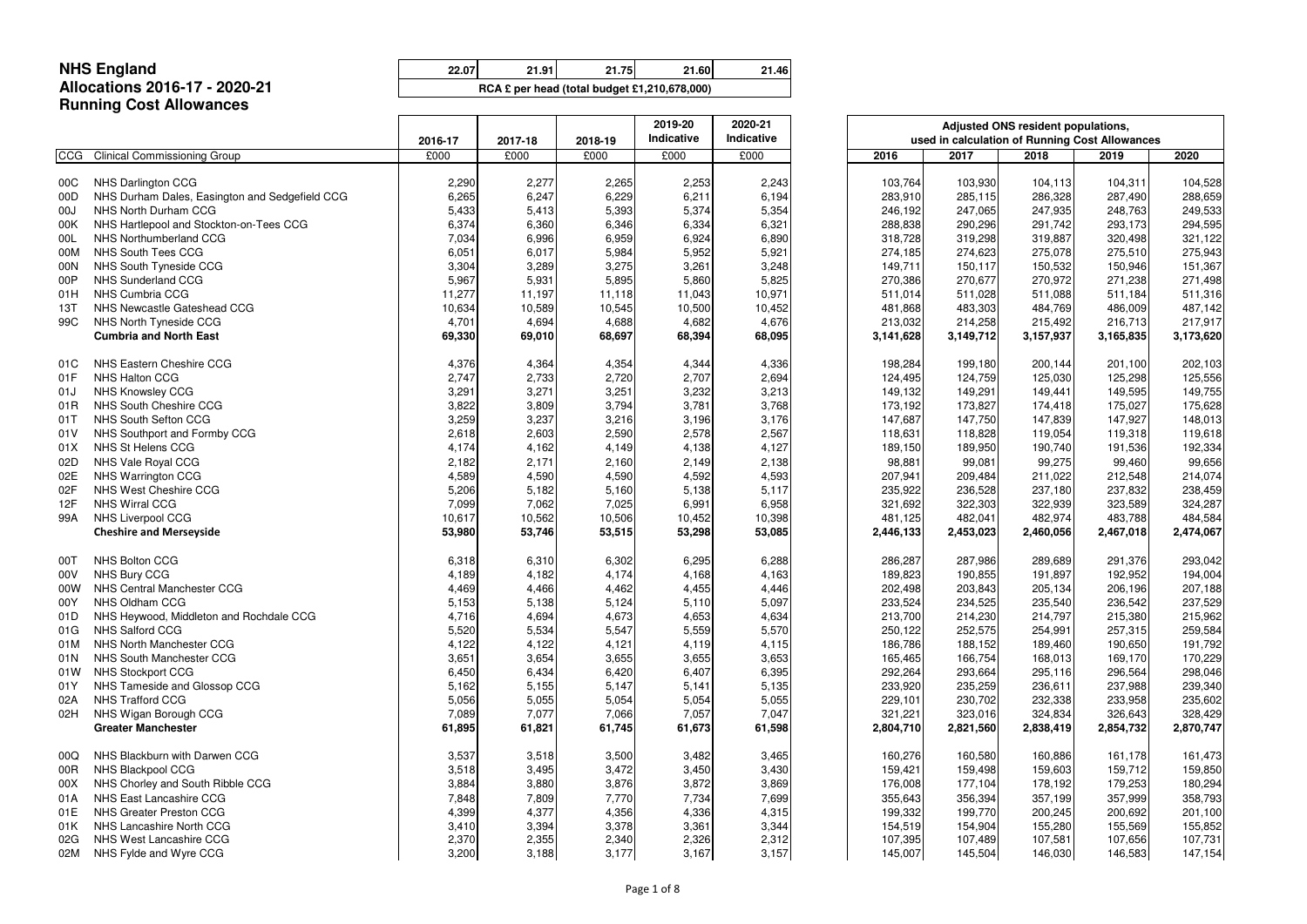**22.07 21.91 21.75 21.60 21.46 54,862,209 55,256,765 55,653,923 56,040,323 56,424,001**

#### **NHS EnglandAllocations 2016-17 - 2020-21Running Cost Allowances**

|            |                                             |         |         |         | 2019-20    | 2020-21    |            | Adjusted ONS resident populations,             |            |            |            |  |
|------------|---------------------------------------------|---------|---------|---------|------------|------------|------------|------------------------------------------------|------------|------------|------------|--|
|            |                                             | 2016-17 | 2017-18 | 2018-19 | Indicative | Indicative |            | used in calculation of Running Cost Allowances |            |            |            |  |
| <b>CCG</b> | <b>Clinical Commissioning Group</b>         | £000    | £000    | £000    | £000       | £000       | 2016       | 2017                                           | 2018       | 2019       | 2020       |  |
|            | <b>Lancashire and Greater Manchester</b>    | 94,061  | 93,837  | 93,614  | 93,401     | 93,189     | 4,262,312  | 4,282,803                                      | 4,303,436  | 4,323,374  | 4,342,993  |  |
| 02N        | NHS Airedale, Wharfedale and Craven CCG     | 3,395   | 3,390   | 3,385   | 3,380      | 3,377      | 153,860    | 154,729                                        | 155,594    | 156,476    | 157,399    |  |
| 02P        | NHS Barnsley CCG                            | 5,492   | 5,487   | 5,481   | 5,477      | 5,473      | 248,895    | 250,438                                        | 251,974    | 253,516    | 255,048    |  |
| 02Q        | <b>NHS Bassetlaw CCG</b>                    | 2,452   | 2,444   | 2,436   | 2,430      | 2,423      | 111,118    | 111,557                                        | 112,003    | 112,465    | 112,945    |  |
| 02R        | <b>NHS Bradford Districts CCG</b>           | 7,097   | 7,090   | 7,083   | 7,075      | 7,068      | 321,594    | 323,594                                        | 325,585    | 327,513    | 329,390    |  |
| 027        | NHS Calderdale CCG                          | 4,653   | 4,649   | 4,646   | 4,643      | 4,641      | 210,850    | 212,201                                        | 213,569    | 214,920    | 216,282    |  |
| 02V        | NHS Leeds North CCG                         | 4,360   | 4,360   | 4,360   | 4,361      | 4,361      | 197,586    | 199,008                                        | 200,440    | 201,864    | 203,261    |  |
| 02W        | NHS Bradford City CCG                       | 2,477   | 2,474   | 2,470   | 2,466      | 2,461      | 112,262    | 112,896                                        | 113,544    | 114,134    | 114,693    |  |
| 02X        | <b>NHS Doncaster CCG</b>                    | 6,806   | 6,773   | 6,741   | 6,711      | 6,682      | 308,428    | 309,123                                        | 309,879    | 310,647    | 311,414    |  |
| 02Y        | NHS East Riding of Yorkshire CCG            | 6,586   | 6,569   | 6,553   | 6,538      | 6,524      | 298,433    | 299,817                                        | 301,234    | 302,657    | 304,074    |  |
| 03A        | NHS Greater Huddersfield CCG                | 5,295   | 5,291   | 5,288   | 5,284      | 5,280      | 239,942    | 241,493                                        | 243,067    | 244,584    | 246,094    |  |
| 03C        | NHS Leeds West CCG                          | 7,592   | 7,583   | 7,571   | 7,555      | 7,537      | 344,056    | 346,115                                        | 348,028    | 349,699    | 351,257    |  |
| 03D        | NHS Hambleton, Richmondshire and Whitby CCG | 3,106   | 3,090   | 3,073   | 3,058      | 3,044      | 140,753    | 141,013                                        | 141,258    | 141,531    | 141,856    |  |
| 03E        | NHS Harrogate and Rural District CCG        | 3,389   | 3,375   | 3,362   | 3,349      | 3,338      | 153,590    | 154,049                                        | 154,545    | 155,036    | 155,558    |  |
| 03F        | <b>NHS Hull CCG</b>                         | 6,240   | 6,213   | 6,185   | 6,159      | 6,132      | 282,754    | 283,555                                        | 284,341    | 285,073    | 285,791    |  |
| 03G        | NHS Leeds South and East CCG                | 5,473   | 5,473   | 5,471   | 5,469      | 5,465      | 248,032    | 249,777                                        | 251,503    | 253,141    | 254,705    |  |
| 03H        | NHS North East Lincolnshire CCG             | 3,635   | 3,614   | 3,594   | 3,574      | 3,556      | 164,704    | 164,939                                        | 165,192    | 165,454    | 165,720    |  |
| 03J        | <b>NHS North Kirklees CCG</b>               | 4,138   | 4,135   | 4,133   | 4,131      | 4,128      | 187,503    | 188,737                                        | 189,975    | 191,210    | 192,409    |  |
| 03K        | NHS North Lincolnshire CCG                  | 3,767   | 3,758   | 3,750   | 3,742      | 3,733      | 170,687    | 171,524                                        | 172,378    | 173,194    | 174,000    |  |
| 03L        | NHS Rotherham CCG                           | 5,520   | 5,500   | 5,481   | 5,463      | 5,445      | 250,123    | 251,027                                        | 251,942    | 252,862    | 253,785    |  |
| 03M        | NHS Scarborough and Ryedale CCG             | 2,506   | 2,491   | 2,477   | 2,463      | 2,450      | 113,561    | 113,680                                        | 113,857    | 114,007    | 114,165    |  |
| 03N        | NHS Sheffield CCG                           | 12,654  | 12,634  | 12,612  | 12,587     | 12,559     | 573,442    | 576,632                                        | 579,771    | 582,613    | 585,300    |  |
| 03Q        | NHS Vale of York CCG                        | 7,525   | 7,517   | 7,510   | 7,502      | 7,492      | 341,001    | 343,107                                        | 345,226    | 347,241    | 349,183    |  |
| 03R        | NHS Wakefield CCG                           | 7,647   | 7,633   | 7,619   | 7,606      | 7,593      | 346,546    | 348,379                                        | 350,222    | 352,051    | 353,879    |  |
|            | <b>Yorkshire and the Humber</b>             | 121,805 | 121,543 | 121,281 | 121,023    | 120,762    | 5,519,721  | 5,547,388                                      | 5,575,128  | 5,601,888  | 5,628,210  |  |
|            | <b>North</b>                                | 339,176 | 338,136 | 337,107 | 336,116    | 335,131    | 15,369,793 | 15,432,925                                     | 15,496,556 | 15,558,115 | 15,618,889 |  |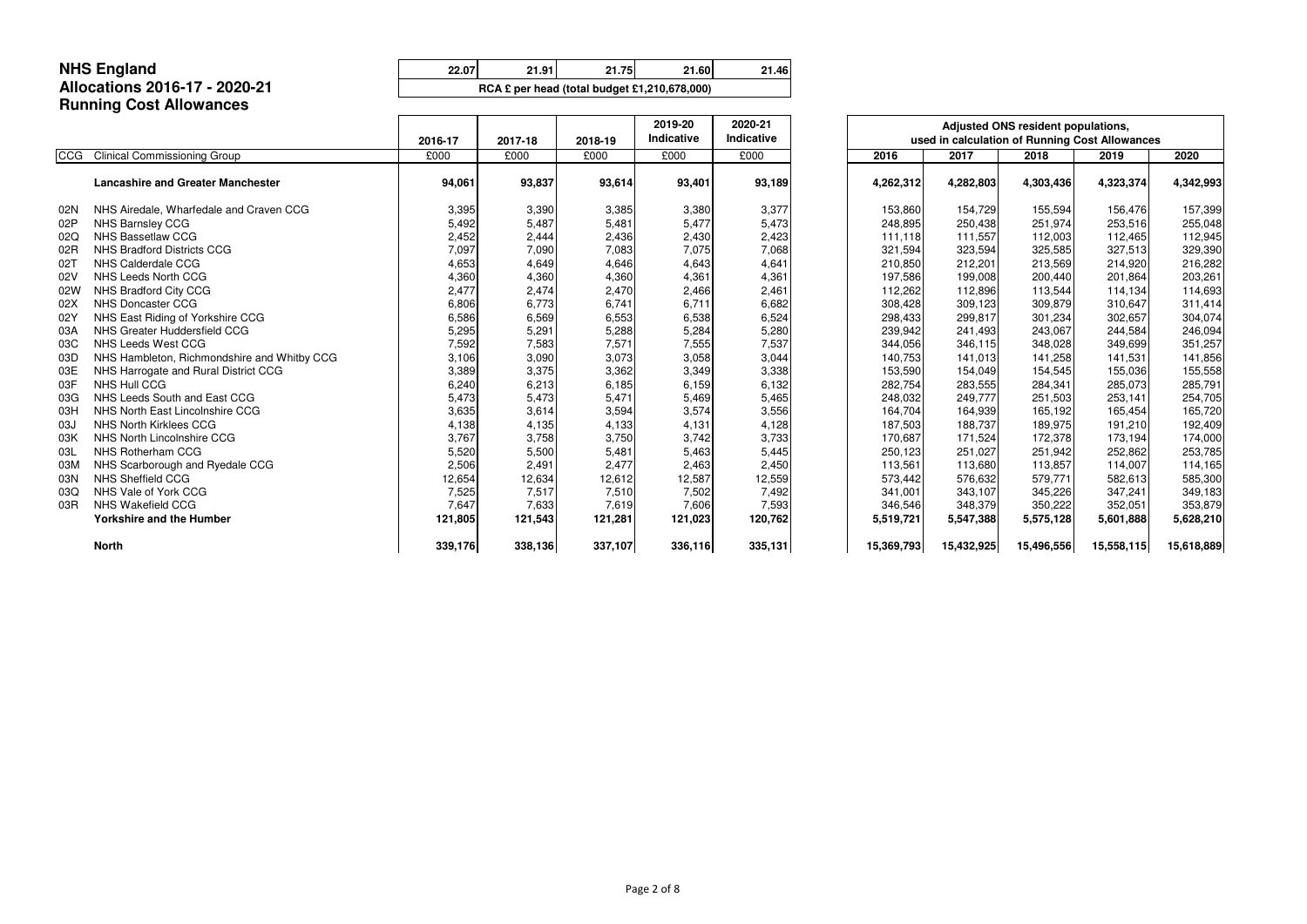### **Allocations 2016-17 - 2020-21Running Cost Allowances**

NHS England<br>
22.07 21.91 21.75 21.60 21.46

|            |                                                  | 2016-17        | 2017-18        | 2018-19        | 2019-20<br>Indicative | 2020-21<br>Indicative |                    | used in calculation of Running Cost Allowances | Adjusted ONS resident populations, |                    |                    |
|------------|--------------------------------------------------|----------------|----------------|----------------|-----------------------|-----------------------|--------------------|------------------------------------------------|------------------------------------|--------------------|--------------------|
| <b>CCG</b> | <b>Clinical Commissioning Group</b>              | £000           | £000           | £000           | £000                  | £000                  | 2016               | 2017                                           | 2018                               | 2019               | 2020               |
|            |                                                  |                |                |                |                       |                       |                    |                                                |                                    |                    |                    |
| 03X        | <b>NHS Erewash CCG</b>                           | 2,121          | 2,117          | 2,114          | 2,112                 | 2,109                 | 96,096             | 96,635                                         | 97,197                             | 97,758             | 98,306             |
| 03Y        | <b>NHS Hardwick CCG</b>                          | 2,225          | 2,219          | 2,213          | 2,207                 | 2,202                 | 100,842            | 101,278                                        | 101,717                            | 102,157            | 102,620            |
| 04E        | NHS Mansfield and Ashfield CCG                   | 4,064          | 4,054          | 4,044          | 4,036                 | 4,028                 | 184,163            | 185,037                                        | 185,919                            | 186,810            | 187,716            |
| 04H        | NHS Newark and Sherwood CCG                      | 2,797          | 2,793          | 2,790          | 2,786                 | 2,784                 | 126,758            | 127,495                                        | 128,233                            | 128,973            | 129,730            |
| 04J        | NHS North Derbyshire CCG                         | 6,329          | 6,307          | 6,285          | 6,266                 | 6,249                 | 286,824            | 287,859                                        | 288,927                            | 290,055            | 291,238            |
| 04K        | NHS Nottingham City CCG                          | 7,388          | 7,372          | 7,356          | 7,336                 | 7,314                 | 334,776            | 336,460                                        | 338,132                            | 339,561            | 340,864            |
| 04L        | NHS Nottingham North and East CCG                | 3,246          | 3,242          | 3,238          | 3,235                 | 3,232                 | 147,106            | 147,988                                        | 148,871                            | 149,762            | 150,645            |
| 04M        | NHS Nottingham West CCG                          | 2,023          | 2,022          | 2,020          | 2,019                 | 2,018                 | 91,670             | 92,274                                         | 92,875                             | 93,473             | 94,068             |
| 04N        | NHS Rushcliffe CCG                               | 2,720          | 2,719          | 2,718          | 2,718                 | 2,717                 | 123,252            | 124,117                                        | 124,964                            | 125,790            | 126,633            |
| 04R        | NHS Southern Derbyshire CCG                      | 11,684         | 11,681         | 11,677         | 11,674                | 11,673                | 529,470            | 533,149                                        | 536,797                            | 540,390            | 544,022            |
| 04Y        | NHS Cannock Chase CCG                            | 2,880          | 2,868          | 2,857          | 2,846                 | 2,835                 | 130,489            | 130,907                                        | 131,318                            | 131,723            | 132,133            |
| 05D        | NHS East Staffordshire CCG                       | 2,966          | 2,965          | 2,963          | 2,961                 | 2,960                 | 134,409            | 135,305                                        | 136,186                            | 137,076            | 137,943            |
| 05G        | NHS North Staffordshire CCG                      | 4,646          | 4,622          | 4,599          | 4,577                 | 4,556                 | 210,534            | 210,976                                        | 211,427                            | 211,870            | 212,320            |
| 05N        | NHS Shropshire CCG                               | 6,604          | 6,584          | 6,566          | 6,549                 | 6,534                 | 299,242            | 300,493                                        | 301,816                            | 303,146            | 304,517            |
| 05Q        | NHS South East Staffs and Seisdon Peninsular CCG | 4,741          | 4,727          | 4,713          | 4,700                 | 4,688                 | 214,849            | 215,739                                        | 216,639                            | 217,554            | 218,490            |
| 05V        | NHS Stafford and Surrounds CCG                   | 3,188          | 3,176          | 3,165          | 3,155                 | 3,145                 | 144,454            | 144,968                                        | 145,506                            | 146,042            | 146,561            |
| 05W        | NHS Stoke on Trent CCG                           | 5,968          | 5,944          | 5,920          | 5,896                 | 5,873                 | 270,445            | 271,280                                        | 272,140                            | 272,940            | 273,712            |
| 05X        | NHS Telford and Wrekin CCG                       | 3,773          | 3,761          | 3,749          | 3,737                 | 3,726                 | 170,969            | 171,656                                        | 172,345                            | 172,993            | 173,631            |
|            | <b>North Midlands</b>                            | 79,363         | 79,173         | 78,987         | 78,810                | 78,643                | 3,596,349          | 3,613,615                                      | 3,631,010                          | 3,648,073          | 3,665,149          |
| 04X        | NHS Birmingham South and Central CCG             | 6,049          | 6,049          | 6,048          | 6,046                 | 6,043                 | 274,118            | 276,093                                        | 278,034                            | 279,857            | 281,646            |
| 05A        | NHS Coventry and Rugby CCG                       | 10,163         | 10,203         | 10,243         | 10,279                | 10,313                | 460,532            | 465,693                                        | 470,852                            | 475,792            | 480,633            |
| 05C        | NHS Dudley CCG                                   | 6,789          | 6,762          | 6,735          | 6,710                 | 6,686                 | 307,666            | 308,618                                        | 309,587                            | 310,582            | 311,583            |
| 05F        | NHS Herefordshire CCG                            | 4,052          | 4,045          | 4,038          | 4,032                 | 4,027                 | 183,621            | 184,605                                        | 185,622                            | 186,630            | 187,667            |
| 05H        | NHS Warwickshire North CCG                       | 3,975          | 3,966          | 3,958          | 3,952                 | 3,946                 | 180,125            | 181,030                                        | 181,964                            | 182,915            | 183,882            |
| 05J        | NHS Redditch and Bromsgrove CCG                  | 3,750          | 3,739          | 3,728          | 3,719                 | 3,710                 | 169,913            | 170,643                                        | 171,388                            | 172,139            | 172,902            |
| 05L        | NHS Sandwell and West Birmingham CCG             | 11,477         | 11,486         | 11,494         | 11,501                | 11,507                | 520,081            | 524,239                                        | 528,361                            | 532,364            | 536,283            |
| 05P        | <b>NHS Solihull CCG</b>                          | 5,085          | 5,078          | 5,071          | 5,065                 | 5,061                 | 230,445            | 231,763                                        | 233,098                            | 234,459            | 235,851            |
| 05R        | NHS South Warwickshire CCG                       | 5,833          | 5,825          | 5,817          | 5,809                 | 5,803                 | 264,315            | 265,857                                        | 267,389                            | 268,892            | 270,442            |
| 05T        | NHS South Worcestershire CCG                     | 6,384          | 6,366          | 6,348          | 6,332                 | 6,317                 | 289,303            | 290,532                                        | 291,811                            | 293,095            | 294,404            |
| 05Y        | <b>NHS Walsall CCG</b>                           | 5,965          | 5,952          | 5,940          | 5,929                 | 5,918                 | 270,292            | 271,673                                        | 273,061                            | 274,441            | 275,818            |
| 06A<br>06D | NHS Wolverhampton CCG<br>NHS Wyre Forest CCG     | 5,555<br>2,403 | 5,535<br>2,390 | 5,515<br>2,379 | 5,497<br>2,367        | 5,481<br>2,357        | 251,720<br>108,877 | 252,612                                        | 253,535<br>109,339                 | 254,467            | 255,424            |
| 13P        | NHS Birmingham CrossCity CCG                     | 14,724         | 14,725         | 14,725         | 14,723                | 14,720                | 667,222            | 109,099<br>672,057                             | 676,894                            | 109,584<br>681,515 | 109,845<br>686,021 |
|            | <b>West Midlands</b>                             | 92,204         | 92,121         | 92,039         | 91,961                | 91,889                | 4,178,232          | 4,204,514                                      | 4,230,935                          | 4,256,731          | 4,282,400          |
| 03T        | NHS Lincolnshire East CCG                        | 5,148          | 5,146          | 5,144          | 5,143                 | 5,143                 | 233,280            | 234,881                                        | 236,472                            | 238,072            | 239,679            |
| 03V        | NHS Corby CCG                                    | 1,538          | 1,549          | 1,560          | 1,570                 | 1,580                 | 69,684             | 70,698                                         | 71,698                             | 72,675             | 73,639             |
| 03W        | NHS East Leicestershire and Rutland CCG          | 6,933          | 6,921          | 6,911          | 6,903                 | 6,896                 | 314,193            | 315,905                                        | 317,697                            | 319,520            | 321,378            |
| 04C        | NHS Leicester City CCG                           | 7,762          | 7,752          | 7,740          | 7,727                 | 7,713                 | 351,728            | 353,794                                        | 355,816                            | 357,690            | 359,474            |
| 04D        | NHS Lincolnshire West CCG                        | 4,970          | 4,962          | 4,954          | 4,946                 | 4,939                 | 225,219            | 226,473                                        | 227,752                            | 228,962            | 230,167            |
| 04F        | NHS Milton Keynes CCG                            | 5,929          | 5,964          | 5,998          | 6,031                 | 6,063                 | 268,676            | 272,227                                        | 275,738                            | 279,188            | 282,588            |
| 04G        | <b>NHS Nene CCG</b>                              | 13,747         | 13,756         | 13,767         | 13,777                | 13,788                | 622,931            | 627,859                                        | 632,841                            | 637,733            | 642,575            |
| 04Q        | NHS South West Lincolnshire CCG                  | 2,867          | 2,869          | 2,869          | 2,871                 | 2,873                 | 129,908            | 130,927                                        | 131,875                            | 132,883            | 133,896            |
| 04V        | NHS West Leicestershire CCG                      | 8,143          | 8,140          | 8,136          | 8,132                 | 8,128                 | 368,995            | 371,524                                        | 374,024                            | 376,422            | 378,795            |
| 06F        | NHS Bedfordshire CCG                             | 9,814          | 9,857          | 9,900          | 9,943                 | 9,984                 | 444,713            | 449,879                                        | 455,082                            | 460,225            | 465,328            |
| 06K        | NHS East and North Hertfordshire CCG             | 12,607         | 12,637         | 12,668         | 12,700                | 12,733                | 571,288            | 576,763                                        | 582,322                            | 587,848            | 593,404            |
| 06N        | NHS Herts Valleys CCG                            | 13,203         | 13,249         | 13,297         | 13,348                | 13,397                | 598,289            | 604,704                                        | 611,258                            | 617,842            | 624,394            |
| 06P        | <b>NHS Luton CCG</b>                             | 4,695          | 4,716          | 4,737          | 4,756                 | 4,773                 | 212,749            | 215,250                                        | 217,755                            | 220,134            | 222,459            |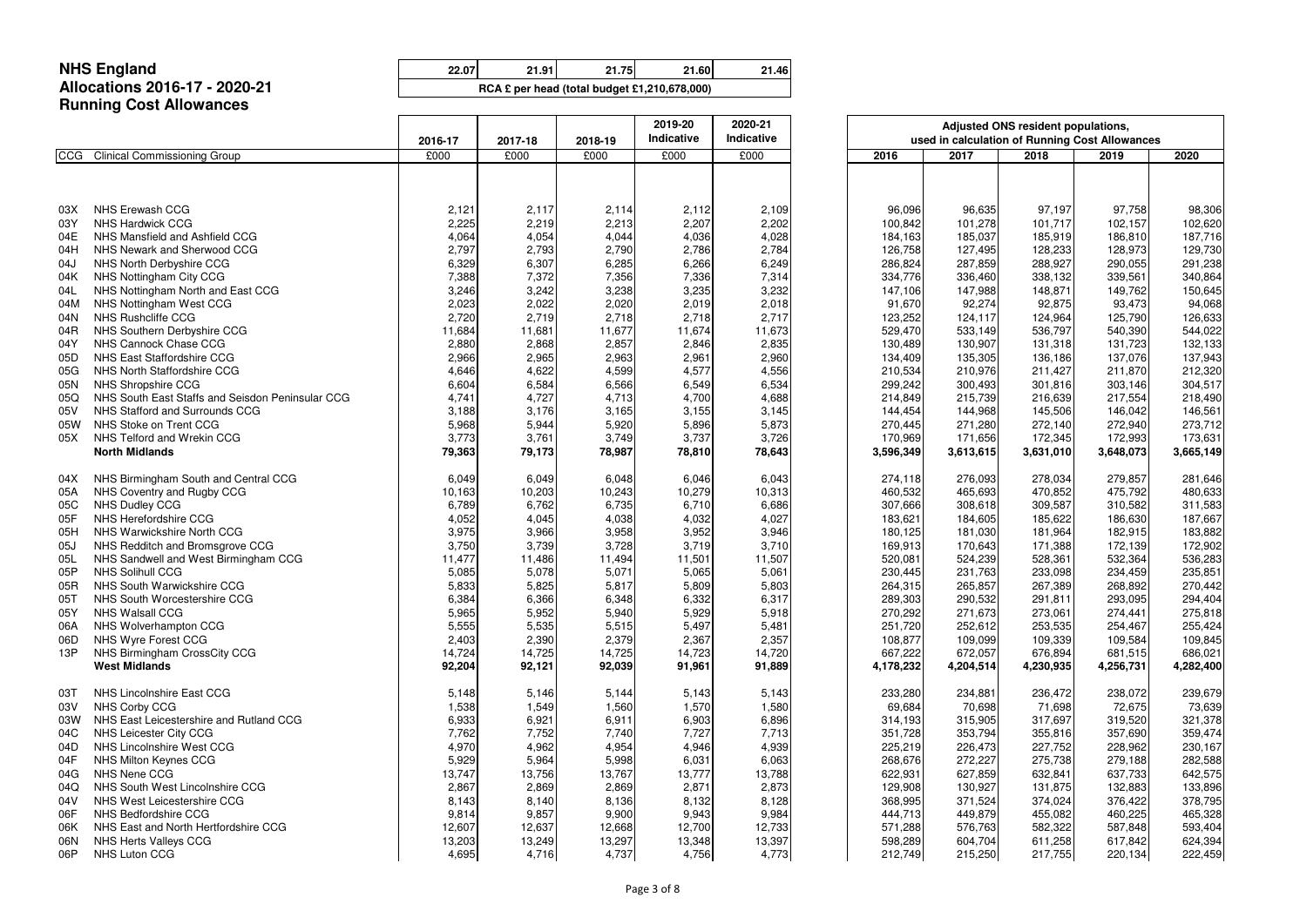# **Allocations 2016-17 - 2020-21Running Cost Allowances**

|            |                                         | 2016-17 | 2017-18 | 2018-19 | 2019-20<br>Indicative | 2020-21<br>Indicative |            | used in calculation of Running Cost Allowances | Adjusted ONS resident populations, |            |            |
|------------|-----------------------------------------|---------|---------|---------|-----------------------|-----------------------|------------|------------------------------------------------|------------------------------------|------------|------------|
| <b>CCG</b> | <b>Clinical Commissioning Group</b>     | £000    | £000    | £000    | £000                  | £000                  | 2016       | 2017                                           | 2018                               | 2019       | 2020       |
| 99D        | NHS South Lincolnshire CCG              | 3,483   | 3,488   | 3,493   | 3,498                 | 3,504                 | 157,854    | 159,185                                        | 160,578                            | 161,922    | 163,282    |
|            | <b>Central Midlands</b>                 | 100,839 | 101,006 | 101,174 | 101,345               | 101,514               | 4,569,506  | 4,610,069                                      | 4,650,908                          | 4,691,116  | 4,731,060  |
| 06H        | NHS Cambridgeshire and Peterborough CCG | 18,984  | 19,022  | 19,059  | 19,093                | 19,127                | 860,254    | 868,184                                        | 876,116                            | 883,803    | 891,430    |
| 06L        | NHS Ipswich and East Suffolk CCG        | 8,530   | 8,515   | 8,501   | 8,489                 | 8,480                 | 386,522    | 388,613                                        | 390,770                            | 392,961    | 395,229    |
| 06M        | NHS Great Yarmouth and Waveney CCG      | 4,988   | 4,972   | 4,958   | 4,945                 | 4,932                 | 226,054    | 226,949                                        | 227,910                            | 228,879    | 229,875    |
| 06Q        | NHS Mid Essex CCG                       | 8,338   | 8,338   | 8,338   | 8,341                 | 8,345                 | 377,854    | 380,550                                        | 383,313                            | 386,109    | 388,911    |
| 06T        | NHS North East Essex CCG                | 7,137   | 7,148   | 7,159   | 7,170                 | 7,182                 | 323,437    | 326,245                                        | 329,086                            | 331,902    | 334,726    |
| 06V        | NHS North Norfolk CCG                   | 3,734   | 3,726   | 3,719   | 3,713                 | 3,708                 | 169,222    | 170,066                                        | 170,946                            | 171,868    | 172,828    |
| 06W        | <b>NHS Norwich CCG</b>                  | 4,506   | 4,506   | 4,504   | 4,502                 | 4,498                 | 204,212    | 205,651                                        | 207,065                            | 208,374    | 209,634    |
| 06Y        | <b>NHS South Norfolk CCG</b>            | 5,074   | 5,086   | 5,097   | 5,108                 | 5,120                 | 229,943    | 232,111                                        | 234,285                            | 236,433    | 238,603    |
| 07G        | <b>NHS Thurrock CCG</b>                 | 3,693   | 3,704   | 3,716   | 3,729                 | 3,742                 | 167,342    | 169,075                                        | 170,832                            | 172,596    | 174,379    |
| 07H        | <b>NHS West Essex CCG</b>               | 6,379   | 6,400   | 6,422   | 6,446                 | 6,470                 | 289,064    | 292,105                                        | 295,211                            | 298,366    | 301,559    |
| 07J        | NHS West Norfolk CCG                    | 3,701   | 3,698   | 3,696   | 3,695                 | 3,694                 | 167,692    | 168,786                                        | 169,888                            | 171,021    | 172,160    |
| 07K        | <b>NHS West Suffolk CCG</b>             | 5,529   | 5,530   | 5,530   | 5,531                 | 5,533                 | 250,571    | 252,400                                        | 254,216                            | 256,024    | 257,876    |
| 99E        | NHS Basildon and Brentwood CCG          | 5,760   | 5,758   | 5,757   | 5,758                 | 5,761                 | 261,014    | 262,783                                        | 264,634                            | 266,539    | 268,472    |
| 99F        | NHS Castle Point and Rochford CCG       | 3,901   | 3,891   | 3,882   | 3,874                 | 3,868                 | 176,773    | 177,569                                        | 178,438                            | 179,339    | 180,287    |
| 99G        | <b>NHS Southend CCG</b>                 | 3,917   | 3,918   | 3,919   | 3,921                 | 3,924                 | 177,503    | 178,817                                        | 180,148                            | 181,502    | 182,880    |
|            | East                                    | 94,171  | 94,212  | 94,257  | 94,315                | 94,384                | 4,267,455  | 4,299,903                                      | 4,332,857                          | 4,365,716  | 4,398,849  |
|            | <b>Midlands &amp; East</b>              | 366,577 | 366,512 | 366,457 | 366,431               | 366,430               | 16,611,542 | 16,728,101                                     | 16,845,709                         | 16,961,636 | 17,077,456 |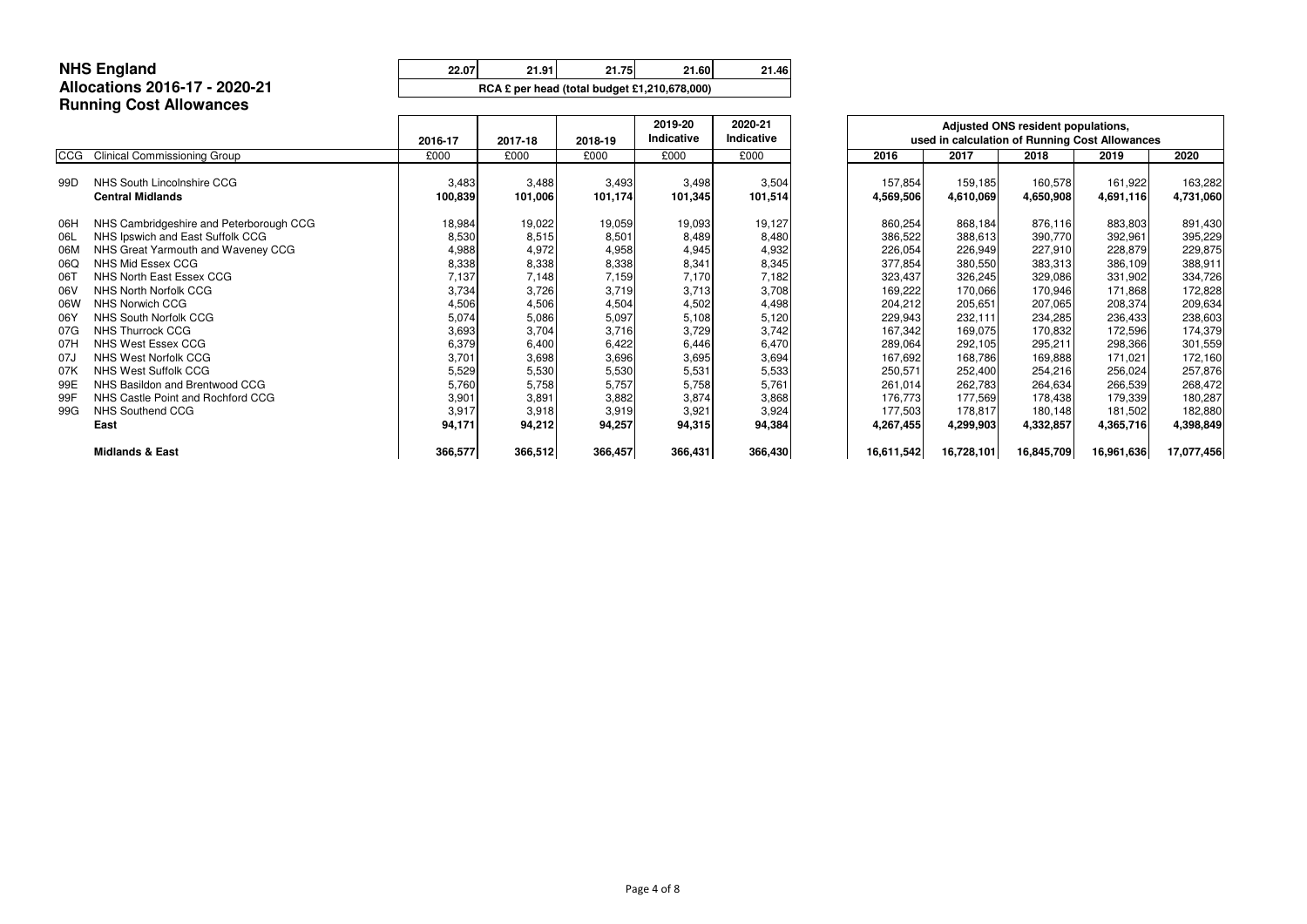## **Allocations 2016-17 - 2020-21Running Cost Allowances**

NHS England<br>
22.07 21.91 21.75 21.60 21.46

|            |                                      | 2020-21<br>2019-20<br>Indicative<br>Indicative<br>2016-17<br>2017-18<br>2018-19 |         |         |         |         |      |           | Adjusted ONS resident populations,<br>used in calculation of Running Cost Allowances |           |           |           |  |  |
|------------|--------------------------------------|---------------------------------------------------------------------------------|---------|---------|---------|---------|------|-----------|--------------------------------------------------------------------------------------|-----------|-----------|-----------|--|--|
| <b>CCG</b> | <b>Clinical Commissioning Group</b>  | £000                                                                            | £000    | £000    | £000    | £000    | 2016 |           | 2017                                                                                 | 2018      | 2019      | 2020      |  |  |
|            |                                      |                                                                                 |         |         |         |         |      |           |                                                                                      |           |           |           |  |  |
| 07L        | NHS Barking and Dagenham CCG         | 4,501                                                                           | 4,552   | 4,602   | 4,651   | 4,697   |      | 203,952   | 207,746                                                                              | 211,552   | 215,267   | 218,921   |  |  |
| 07M        | <b>NHS Barnet CCG</b>                | 8,648                                                                           | 8,717   | 8,783   | 8,845   | 8,905   |      | 391,896   | 397,836                                                                              | 403,744   | 409,411   | 415,024   |  |  |
| 07N        | NHS Bexley CCG                       | 5,109                                                                           | 5,123   | 5,136   | 5,151   | 5,166   |      | 231,539   | 233,802                                                                              | 236,120   | 238,431   | 240,777   |  |  |
| 07P        | <b>NHS Brent CCG</b>                 | 7,054                                                                           | 7,066   | 7,078   | 7,087   | 7,096   |      | 319,642   | 322,480                                                                              | 325,384   | 328,068   | 330,720   |  |  |
| 07Q        | <b>NHS Bromley CCG</b>               | 7,257                                                                           | 7,286   | 7,315   | 7,346   | 7,377   |      | 328,878   | 332,527                                                                              | 336,251   | 340,021   | 343,818   |  |  |
| 07R        | NHS Camden CCG                       | 5,487                                                                           | 5,516   | 5,544   | 5,563   | 5,579   |      | 248,638   | 251,772                                                                              | 254,831   | 257,512   | 260,032   |  |  |
| 07T        | NHS City and Hackney CCG             | 6,176                                                                           | 6,215   | 6,253   | 6,288   | 6,320   |      | 279,879   | 283,660                                                                              | 287,462   | 291,055   | 294,544   |  |  |
| 07V        | NHS Croydon CCG                      | 8,339                                                                           | 8,373   | 8,406   | 8,438   | 8,471   |      | 377,904   | 382,140                                                                              | 386,407   | 390,598   | 394,802   |  |  |
| 07W        | NHS Ealing CCG                       | 8,242                                                                           | 8,271   | 8,299   | 8,323   | 8,346   |      | 373,504   | 377,487                                                                              | 381,478   | 385,247   | 388,946   |  |  |
| 07X        | <b>NHS Enfield CCG</b>               | 7,046                                                                           | 7,095   | 7,143   | 7,190   | 7,235   |      | 319,291   | 323,830                                                                              | 328,375   | 332,800   | 337,168   |  |  |
| 07Y        | <b>NHS Hounslow CCG</b>              | 6,020                                                                           | 6,064   | 6,105   | 6,142   | 6,176   |      | 272,810   | 276,769                                                                              | 280,647   | 284,298   | 287,844   |  |  |
| 08A        | <b>NHS Greenwich CCG</b>             | 6,067                                                                           | 6,093   | 6,119   | 6,142   | 6,165   |      | 274,949   | 278,090                                                                              | 281,269   | 284,326   | 287,344   |  |  |
| 08C        | NHS Hammersmith and Fulham CCG       | 3,885                                                                           | 3,872   | 3,861   | 3,849   | 3,837   |      | 176,030   | 176,706                                                                              | 177,469   | 178,150   | 178,832   |  |  |
| 08D        | NHS Haringey CCG                     | 6,327                                                                           | 6,363   | 6,398   | 6,429   | 6,458   |      | 286,710   | 290,402                                                                              | 294,104   | 297,580   | 300,967   |  |  |
| 08E        | NHS Harrow CCG                       | 5,237                                                                           | 5,260   | 5,283   | 5,304   | 5,326   |      | 237,323   | 240,056                                                                              | 242,840   | 245,529   | 248,200   |  |  |
| 08F        | NHS Havering CCG                     | 5,727                                                                           | 5,753   | 5,779   | 5,807   | 5,836   |      | 259,528   | 262,561                                                                              | 265,653   | 268,802   | 272,004   |  |  |
| 08G        | NHS Hillingdon CCG                   | 6,279                                                                           | 6,326   | 6,370   | 6,412   | 6,452   |      | 284,521   | 288,707                                                                              | 292,846   | 296,811   | 300,681   |  |  |
| 08H        | NHS Islington CCG                    | 4,980                                                                           | 5,021   | 5,060   | 5,091   | 5,119   |      | 225,669   | 229,181                                                                              | 232,586   | 235,663   | 238,569   |  |  |
| 08J        | <b>NHS Kingston CCG</b>              | 4,252                                                                           | 4,284   | 4,315   | 4,343   | 4,369   |      | 192,665   | 195,543                                                                              | 198,368   | 201,031   | 203,613   |  |  |
| 08K        | <b>NHS Lambeth CCG</b>               | 7,627                                                                           | 7,656   | 7,684   | 7,708   | 7,729   |      | 345,623   | 349,447                                                                              | 353,246   | 356,784   | 360,206   |  |  |
| 08L        | NHS Lewisham CCG                     | 6,608                                                                           | 6,651   | 6,694   | 6,733   | 6,771   |      | 299,453   | 303,582                                                                              | 307,705   | 311,673   | 315,573   |  |  |
| 08M        | NHS Newham CCG                       | 7,500                                                                           | 7,561   | 7,619   | 7,668   | 7,714   |      | 339,889   | 345,077                                                                              | 350,218   | 354,931   | 359,491   |  |  |
| 08N        | NHS Redbridge CCG                    | 6,445                                                                           | 6,510   | 6,574   | 6,636   | 6,696   |      | 292,045   | 297,123                                                                              | 302,184   | 307,165   | 312,092   |  |  |
| 08P        | NHS Richmond CCG                     | 4,289                                                                           | 4,312   | 4,335   | 4,356   | 4,376   |      | 194,340   | 196,822                                                                              | 199,258   | 201,624   | 203,963   |  |  |
| 08Q        | <b>NHS Southwark CCG</b>             | 6,457                                                                           | 6,496   | 6,533   | 6,565   | 6,594   |      | 292,614   | 296,492                                                                              | 300,322   | 303,872   | 307,297   |  |  |
| 08R        | NHS Merton CCG                       | 4,397                                                                           | 4,421   | 4,445   | 4,468   | 4,489   |      | 199,236   | 201,776                                                                              | 204,341   | 206,804   | 209,214   |  |  |
| 08T        | <b>NHS Sutton CCG</b>                | 4,089                                                                           | 4,115   | 4,141   | 4,167   | 4,193   |      | 185,277   | 187,799                                                                              | 190,346   | 192,875   | 195,397   |  |  |
| 08V        | <b>NHS Tower Hamlets CCG</b>         | 6,299                                                                           | 6,384   | 6,463   | 6,533   | 6,597   |      | 285,460   | 291,352                                                                              | 297,085   | 302,383   | 307,437   |  |  |
| 08W        | <b>NHS Waltham Forest CCG</b>        | 6,235                                                                           | 6,267   | 6,300   | 6,330   | 6,359   |      | 282,536   | 286,038                                                                              | 289,594   | 293,007   | 296,375   |  |  |
| 08X        | NHS Wandsworth CCG                   | 7,481                                                                           | 7,501   | 7,521   | 7,538   | 7,552   |      | 339,003   | 342,377                                                                              | 345,743   | 348,906   | 351,954   |  |  |
| 08Y        | NHS West London (K&C & QPP) CCG      | 4,981                                                                           | 4,969   | 4,959   | 4,946   | 4,933   |      | 225,696   | 226,770                                                                              | 227,942   | 228,936   | 229,917   |  |  |
| 09A        | NHS Central London (Westminster) CCG | 4,503                                                                           | 4,519   | 4,534   | 4,543   | 4,551   |      | 204,067   | 206,252                                                                              | 208,408   | 210,291   | 212,084   |  |  |
|            | London                               | 193,544                                                                         | 194,612 | 195,651 | 196,592 | 197,484 |      | 8,770,569 | 8,882,202                                                                            | 8,993,774 | 9,099,848 | 9,203,809 |  |  |
|            |                                      |                                                                                 |         |         |         |         |      |           |                                                                                      |           |           |           |  |  |
|            | London                               | 193,544                                                                         | 194,612 | 195,651 | 196,592 | 197,484 |      | 8,770,569 | 8,882,202                                                                            | 8,993,774 | 9,099,848 | 9,203,809 |  |  |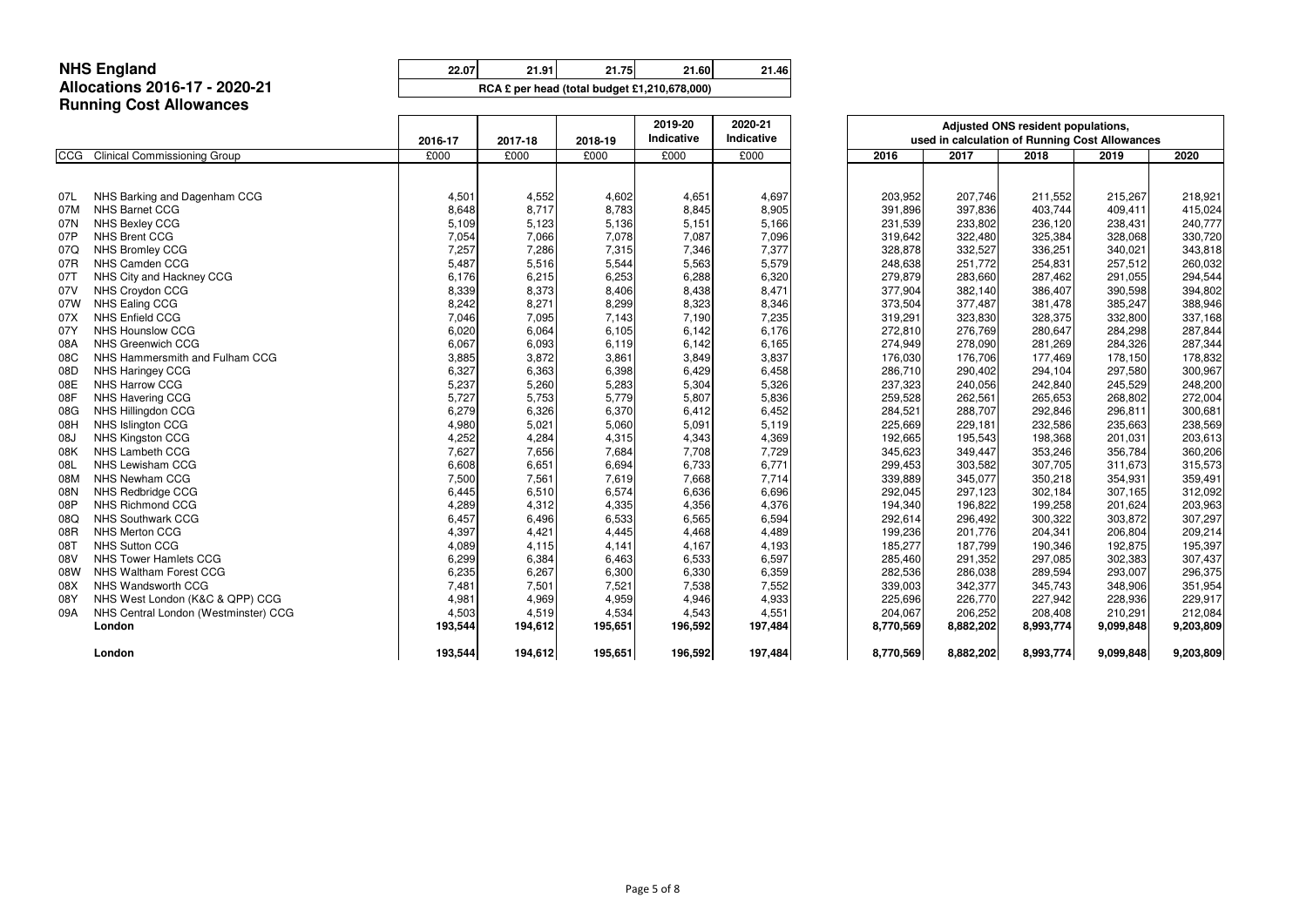**22.07 21.91 21.75 21.60 21.46 54,862,209 55,256,765 55,653,923 56,040,323 56,424,001**

### **NHS EnglandAllocations 2016-17 - 2020-21Running Cost Allowances**

|                 |                                          | 2016-17 | 2017-18 | 2018-19 | 2019-20<br>Indicative |        | Adjusted ONS resident populations,<br>used in calculation of Running Cost Allowances |           |           |           |           |  |
|-----------------|------------------------------------------|---------|---------|---------|-----------------------|--------|--------------------------------------------------------------------------------------|-----------|-----------|-----------|-----------|--|
| <b>CCG</b>      | <b>Clinical Commissioning Group</b>      | £000    | £000    | £000    | £000                  | £000   | 2016                                                                                 | 2017      | 2018      | 2019      | 2020      |  |
|                 |                                          |         |         |         |                       |        |                                                                                      |           |           |           |           |  |
| 11H             | <b>NHS Bristol CCG</b>                   | 10,275  | 10,301  | 10,323  | 10,341                | 10,356 | 465,614                                                                              | 470,131   | 474,528   | 478,675   | 482,648   |  |
| 11N             | <b>NHS Kernow CCG</b>                    | 12,202  | 12,213  | 12,224  | 12,237                | 12,250 | 552,924                                                                              | 557,433   | 561,941   | 566,428   | 570,937   |  |
| 11T             | NHS North Somerset CCG                   | 4,626   | 4,640   | 4,653   | 4,667                 | 4,682  | 209,636                                                                              | 211,759   | 213,896   | 216,033   | 218,195   |  |
| 11X             | <b>NHS Somerset CCG</b>                  | 11,861  | 11,850  | 11,840  | 11,835                | 11,832 | 537,466                                                                              | 540,829   | 544,291   | 547,804   | 551,433   |  |
| 12A             | NHS South Gloucestershire CCG            | 5,693   | 5,699   | 5,705   | 5,711                 | 5,717  | 257,988                                                                              | 260,120   | 262,262   | 264,372   | 266,457   |  |
| 99P             | NHS North, East, West Devon CCG          | 19,392  | 19,353  | 19,315  | 19,279                | 19,243 | 878,766                                                                              | 883,303   | 887,912   | 892,382   | 896,842   |  |
| 99Q             | NHS South Devon and Torbay CCG           | 6,061   | 6,044   | 6,029   | 6,017                 | 6,006  | 274,651                                                                              | 275,879   | 277,170   | 278,505   | 279,901   |  |
|                 | <b>South West</b>                        | 70,110  | 70,100  | 70,089  | 70,087                | 70,086 | 3,177,045                                                                            | 3,199,454 | 3,221,999 | 3,244,198 | 3,266,413 |  |
| 10J             | NHS North Hampshire CCG                  | 4,736   | 4,749   | 4,761   | 4,772                 | 4,784  | 214,616                                                                              | 216,750   | 218,840   | 220,895   | 222,955   |  |
| 10K             | NHS Fareham and Gosport CCG              | 4,457   | 4,450   | 4,443   | 4,438                 | 4,432  | 201,964                                                                              | 203,104   | 204,255   | 205,410   | 206,578   |  |
| 10 <sub>L</sub> | NHS Isle of Wight CCG                    | 3,100   | 3,090   | 3,081   | 3,074                 | 3,067  | 140,480                                                                              | 141,052   | 141,648   | 142,276   | 142,936   |  |
| 10R             | NHS Portsmouth CCG                       | 4,686   | 4,683   | 4,681   | 4,676                 | 4,670  | 212,337                                                                              | 213,759   | 215,163   | 216,445   | 217,649   |  |
| 10V             | NHS South Eastern Hampshire CCG          | 4,541   | 4,531   | 4,521   | 4,513                 | 4,506  | 205,764                                                                              | 206,778   | 207,816   | 208,903   | 209,994   |  |
| 10X             | NHS Southampton CCG                      | 5,752   | 5,746   | 5,739   | 5,728                 | 5,716  | 260,635                                                                              | 262,243   | 263,815   | 265,164   | 266,416   |  |
| 11A             | NHS West Hampshire CCG                   | 11,912  | 11,907  | 11,902  | 11,900                | 11,899 | 539,800                                                                              | 543,458   | 547,141   | 550,840   | 554,563   |  |
| 11J             | <b>NHS Dorset CCG</b>                    | 16,815  | 16,793  | 16,772  | 16,755                | 16,741 | 761,988                                                                              | 766,436   | 771,015   | 775,578   | 780,209   |  |
| 99M             | NHS North East Hampshire and Farnham CCG | 4,681   | 4,672   | 4,663   | 4,656                 | 4,649  | 212,113                                                                              | 213,229   | 214,367   | 215,516   | 216,662   |  |
|                 | Wessex                                   | 60,680  | 60,621  | 60,563  | 60,512                | 60,464 | 2,749,697                                                                            | 2,766,808 | 2,784,059 | 2,801,027 | 2,817,961 |  |
| 10G             | NHS Bracknell and Ascot CCG              | 2,996   | 3,003   | 3,010   | 3,017                 | 3,025  | 135,770                                                                              | 137,051   | 138,369   | 139,665   | 140,977   |  |
| 10H             | NHS Chiltern CCG                         | 7,180   | 7,172   | 7,166   | 7,161                 | 7,157  | 325,352                                                                              | 327,361   | 329,415   | 331,457   | 333,558   |  |
| 10M             | NHS Newbury and District CCG             | 2,480   | 2,479   | 2,476   | 2,475                 | 2,474  | 112,404                                                                              | 113,134   | 113,838   | 114,567   | 115,317   |  |
| 10N             | NHS North and West Reading CCG           | 2,228   | 2,226   | 2,225   | 2,224                 | 2,222  | 100,943                                                                              | 101,598   | 102,301   | 102,933   | 103,570   |  |
| 10Q             | NHS Oxfordshire CCG                      | 14,624  | 14,609  | 14,595  | 14,579                | 14,562 | 662,690                                                                              | 666,767   | 670,934   | 674,823   | 678,680   |  |
| 10T             | NHS Slough CCG                           | 3,164   | 3,180   | 3,195   | 3,209                 | 3,222  | 143,374                                                                              | 145,122   | 146,866   | 148,538   | 150,178   |  |
| 10W             | NHS South Reading CCG                    | 2,686   | 2,681   | 2,675   | 2,669                 | 2,663  | 121,718                                                                              | 122,349   | 122,983   | 123,556   | 124,090   |  |
| 10Y             | NHS Aylesbury Vale CCG                   | 4,438   | 4,453   | 4,467   | 4,480                 | 4,494  | 201,118                                                                              | 203,234   | 205,329   | 207,370   | 209,436   |  |
| 11C             | NHS Windsor, Ascot and Maidenhead CCG    | 3,188   | 3,191   | 3,196   | 3,200                 | 3,204  | 144,478                                                                              | 145,659   | 146,913   | 148,131   | 149,306   |  |
| 11D             | NHS Wokingham CCG                        | 3,353   | 3,360   | 3,366   | 3,372                 | 3,377  | 151,938                                                                              | 153,369   | 154,743   | 156,077   | 157,393   |  |
| 11E             | NHS Bath and North East Somerset CCG     | 4,195   | 4,184   | 4,173   | 4,161                 | 4,149  | 190,080                                                                              | 190,952   | 191,828   | 192,619   | 193,367   |  |
| 11M             | NHS Gloucestershire CCG                  | 13,563  | 13,558  | 13,553  | 13,550                | 13,548 | 614,621                                                                              | 618,821   | 623,044   | 627,226   | 631,412   |  |
| 12D             | <b>NHS Swindon CCG</b>                   | 4,990   | 5,011   | 5,031   | 5,051                 | 5,070  | 226,118                                                                              | 228,712   | 231,281   | 233,814   | 236,312   |  |
| 99N             | NHS Wiltshire CCG                        | 10,459  | 10,446  | 10,435  | 10,425                | 10,419 | 473,966                                                                              | 476,789   | 479,669   | 482,579   | 485,584   |  |
|                 | <b>South Central</b>                     | 79,544  | 79,553  | 79,563  | 79,573                | 79,586 | 3,604,571                                                                            | 3,630,919 | 3,657,512 | 3,683,354 | 3,709,179 |  |
| 09C             | NHS Ashford CCG                          | 2,738   | 2,747   | 2,755   | 2,763                 | 2,772  | 124,070                                                                              | 125,358   | 126,637   | 127,917   | 129,188   |  |
| 09D             | NHS Brighton and Hove CCG                | 6,386   | 6,385   | 6,384   | 6,381                 | 6,376  | 289,375                                                                              | 291,412   | 293,472   | 295,358   | 297,151   |  |
| 09E             | NHS Canterbury and Coastal CCG           | 4,552   | 4,545   | 4,539   | 4,531                 | 4,525  | 206,255                                                                              | 207,423   | 208,642   | 209,754   | 210,867   |  |
| 09F             | NHS Eastbourne, Hailsham and Seaford CCG | 4,098   | 4,098   | 4,098   | 4,100                 | 4,103  | 185,704                                                                              | 187,049   | 188,401   | 189,800   | 191,243   |  |
| 09G             | NHS Coastal West Sussex CCG              | 10,547  | 10,555  | 10,564  | 10,576                | 10,589 | 477,920                                                                              | 481,746   | 485,634   | 489,533   | 493,504   |  |
| 09H             | NHS Crawley CCG                          | 2,801   | 2,810   | 2,819   | 2,828                 | 2,836  | 126,943                                                                              | 128,274   | 129,607   | 130,899   | 132,175   |  |
| 09J             | NHS Dartford, Gravesham and Swanley CCG  | 5,624   | 5,639   | 5,654   | 5,670                 | 5,686  | 254,877                                                                              | 257,390   | 259,908   | 262,449   | 264,997   |  |
| 09L             | NHS East Surrey CCG                      | 3,821   | 3,834   | 3,848   | 3,863                 | 3,878  | 173,131                                                                              | 175,002   | 176,886   | 178,801   | 180,729   |  |
| 09N             | NHS Guildford and Waverley CCG           | 4,907   | 4,911   | 4,914   | 4,916                 | 4,918  | 222,359                                                                              | 224,154   | 225,905   | 227,572   | 229,205   |  |
| 09P             | NHS Hastings and Rother CCG              | 4,019   | 4,016   | 4,014   | 4,014                 | 4,015  | 182,143                                                                              | 183,288   | 184,509   | 185,781   | 187,106   |  |
| 09W             | NHS Medway CCG                           | 6,469   | 6,482   | 6,495   | 6,509                 | 6,522  | 293,166                                                                              | 295,855   | 298,573   | 301,278   | 303,981   |  |
| 09X             | NHS Horsham and Mid Sussex CCG           | 4,988   | 4,985   | 4,983   | 4,982                 | 4,982  | 226,034                                                                              | 227,520   | 229,069   | 230,602   | 232,203   |  |
| 09Y             | NHS North West Surrey CCG                | 7,606   | 7,612   | 7,619   | 7,627                 | 7,635  | 344,650                                                                              | 347,431   | 350,234   | 353,044   | 355,813   |  |
| 10A             | NHS South Kent Coast CCG                 | 4,414   | 4,403   | 4,393   | 4,385                 | 4,378  | 200,035                                                                              | 200,959   | 201,956   | 202,963   | 204,038   |  |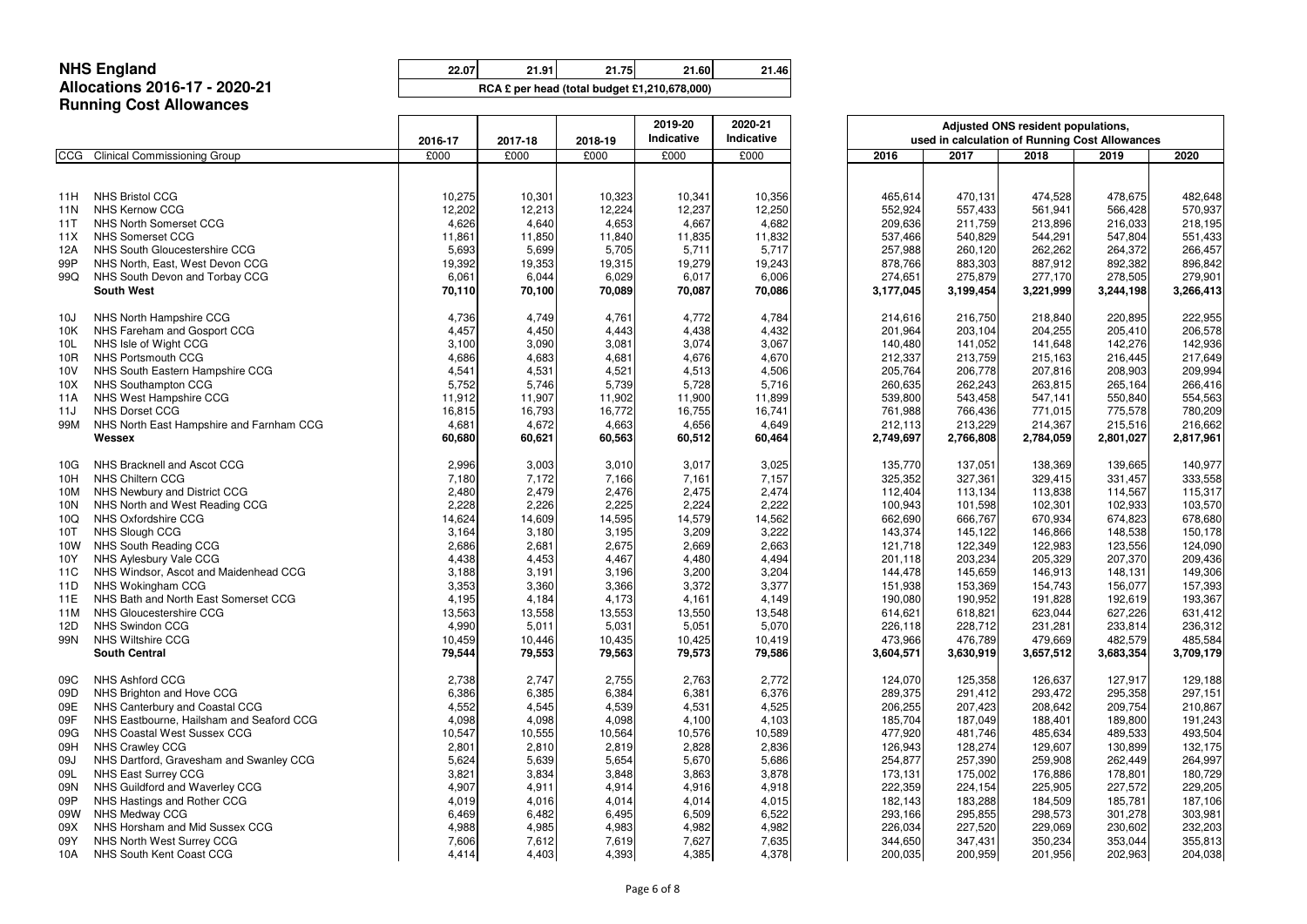| RCA $\epsilon$ per head (total budget £1,210,678,000) | <b>NHS England</b>             | 22.07 | 21.91 | 21.75 | 21.60 | 21.46 |  |  |  |
|-------------------------------------------------------|--------------------------------|-------|-------|-------|-------|-------|--|--|--|
|                                                       | Allocations 2016-17 - 2020-21  |       |       |       |       |       |  |  |  |
|                                                       | <b>Running Cost Allowances</b> |       |       |       |       |       |  |  |  |

|                   |                                                                              | 2016-17                  | 2017-18                  | 2018-19                  | 2019-20<br>Indicative   | 2020-21<br>Indicative    |            | Adjusted ONS resident populations,<br>used in calculation of Running Cost Allowances |                               |                    |                               |                               |  |
|-------------------|------------------------------------------------------------------------------|--------------------------|--------------------------|--------------------------|-------------------------|--------------------------|------------|--------------------------------------------------------------------------------------|-------------------------------|--------------------|-------------------------------|-------------------------------|--|
|                   | CCG Clinical Commissioning Group                                             | £000                     | £000                     | £000                     | £000                    | £000                     | 2016       |                                                                                      | 2017                          | 2018               | 2019                          | 2020                          |  |
| 10C               | NHS Surrey Heath CCG<br>NHS Swale CCG                                        | 1,987                    | 1,983                    | 1,979                    | 1,975                   | 1,973                    |            | 90,029<br>108,880                                                                    | 90,507                        | 90,966<br>111,333  | 91,444                        | 91,940<br>113,807             |  |
| 10D<br>10E<br>99H | NHS Thanet CCG                                                               | 2,403<br>3,086           | 2,413<br>3,090           | 2,422<br>3,095           | 2,432<br>3,100<br>6,415 | 2,442<br>3,106           |            | 139,840<br>289,088                                                                   | 110,114<br>141,028<br>291,670 | 142,253<br>294,295 | 112,579<br>143,495<br>296,924 | 144,766                       |  |
| 99J<br>99K        | NHS Surrey Downs CCG<br>NHS West Kent CCG<br>NHS High Weald Lewes Havens CCG | 6,379<br>10,546<br>3,676 | 6,390<br>10,571<br>3,675 | 6,402<br>10,597<br>3,674 | 10,625<br>3,675         | 6,429<br>10,655<br>3,677 |            | 477,914<br>166,580                                                                   | 482,460<br>167,716            | 487,124<br>168,911 | 491,824<br>170,130            | 299,633<br>496,578<br>171,369 |  |
|                   | <b>South East</b>                                                            | 101,047                  | 101,144                  | 101,248                  | 101,367                 | 101,497                  | 4,578,993  |                                                                                      | 4,616,355                     | 4,654,314          | 4,692,145                     | 4,730,293                     |  |
|                   | South                                                                        | 311,381                  | 311,418                  | 311,463                  | 311,539                 | 311,633                  | 14,110,306 |                                                                                      | 14,213,537                    | 14,317,884         | 14,420,725                    | 14,523,847                    |  |

|    | 2017-18 | 2018-19 | 2019-20<br>Indicative | 2020-21<br><b>Indicative</b> |            | Adjusted ONS resident populations,<br>used in calculation of Running Cost Allowances |            |            |            |  |  |  |  |  |  |  |
|----|---------|---------|-----------------------|------------------------------|------------|--------------------------------------------------------------------------------------|------------|------------|------------|--|--|--|--|--|--|--|
|    | £000    | £000    | £000                  | £000                         | 2016       | 2017                                                                                 | 2018       | 2019       | 2020       |  |  |  |  |  |  |  |
|    | 1,983   | 1,979   | 1,975                 | 1,973                        | 90,029     | 90,507                                                                               | 90,966     | 91,444     | 91,940     |  |  |  |  |  |  |  |
| ЗI | 2,413   | 2,422   | 2,432                 | 2,442                        | 108,880    | 110,114                                                                              | 111,333    | 112,579    | 113,807    |  |  |  |  |  |  |  |
| 61 | 3,090   | 3,095   | 3,100                 | 3,106                        | 139,840    | 141,028                                                                              | 142,253    | 143,495    | 144,766    |  |  |  |  |  |  |  |
| 91 | 6,390   | 6,402   | 6,415                 | 6,429                        | 289,088    | 291,670                                                                              | 294,295    | 296,924    | 299,633    |  |  |  |  |  |  |  |
| 61 | 10,571  | 10,597  | 10,625                | 10,655                       | 477,914    | 482,460                                                                              | 487.124    | 491,824    | 496,578    |  |  |  |  |  |  |  |
| 61 | 3,675   | 3,674   | 3,675                 | 3,677                        | 166,580    | 167,716                                                                              | 168,911    | 170.130    | 171,369    |  |  |  |  |  |  |  |
|    | 101,144 | 101,248 | 101,367               | 101,497                      | 4,578,993  | 4,616,355                                                                            | 4,654,314  | 4,692,145  | 4,730,293  |  |  |  |  |  |  |  |
| 1  | 311,418 | 311,463 | 311,539               | 311,633                      | 14,110,306 | 14,213,537                                                                           | 14,317,884 | 14,420,725 | 14,523,847 |  |  |  |  |  |  |  |